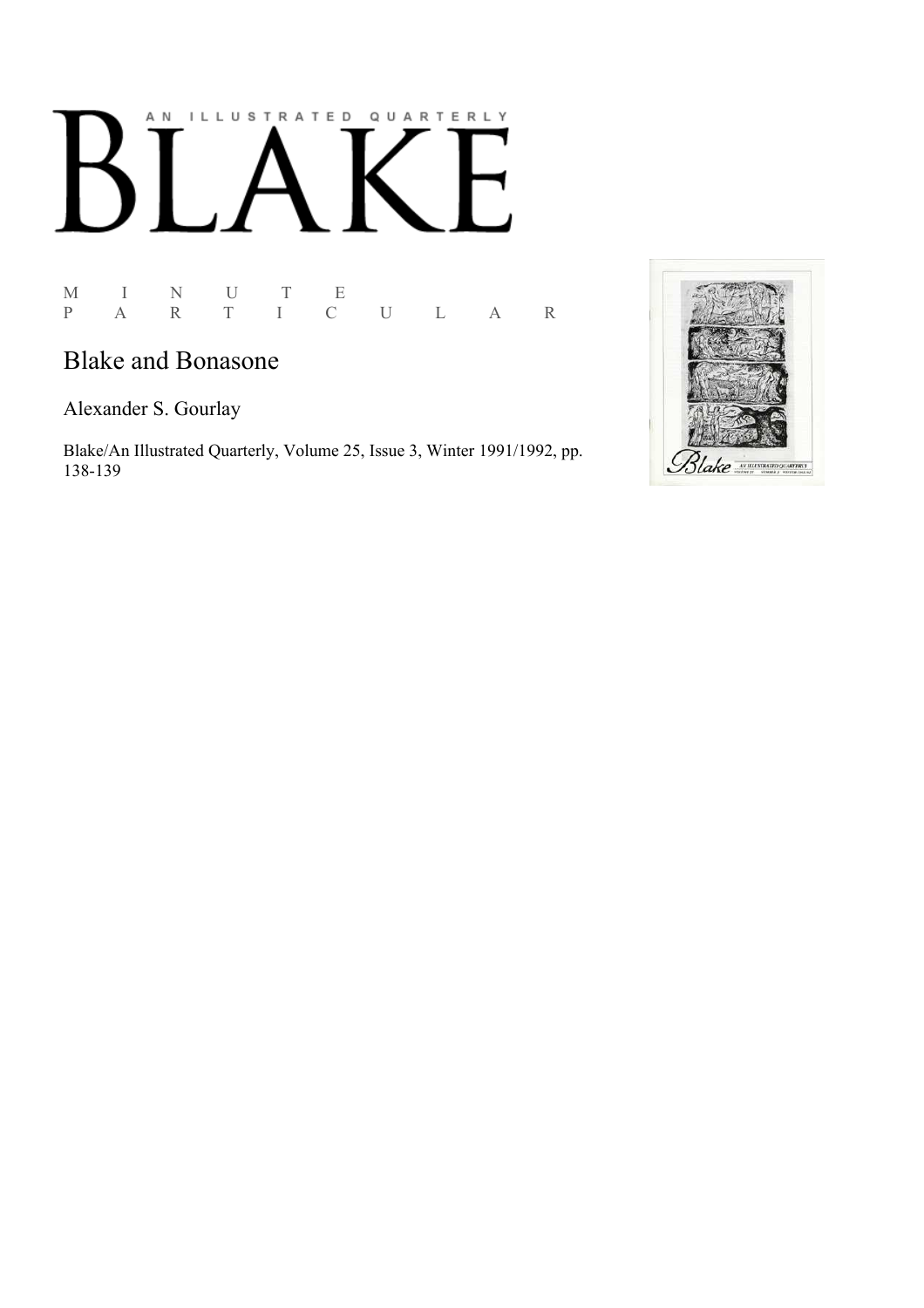Strahan) of the 1800 volume would have retained the copperplate. Perhaps, in his searches for plates by Bartolozzi or miscellaneous wood blocks for old children's books, Tuer simply came upon the portrait plate by accident and decided that it would contribute to the period charm he was assembling for his *Follies & Fashions.* If he noticed the "Blake" signature at all, it was probably of no consequence to him. By luck

### Blake and Bonasone

#### Alexander S. Gourlay

 $A<sup>n</sup>$  intriguing instance of pictorial borrowing in a Blake design is his n intriguing instance of pictorial appropriation and modification of the central figures from an engraving (illus. 1) by Giulio Bonasone (1531- 74), derived from a fresco by Polidoro (Caldara) da Caravaggio (1495?-1543). From Bonasone Blake drew inspiration for elements of his frontispiece picture depicting Leonora's dream in the third "New" edition in 1796 of the Stanley translation and revision of Burger's *Leonora.* The Blake picture is known only through the published stipple engraving by "Perry," here shown in a unique proof from the collection of Robert N. Essick (illus. 2).

The Bonasone engraving (Bartsch No. 83) mirrors Polidoro's fresco with some elaboration (see Massari 1: 67- 68; Marabottini 1:78,355-56). Polidoro and Bonasone's subject is "Cloelia Crossing the Tiber" and depicts the Roman heroine leading an escape of hostages from the camp of Porsenna. The primary verbal source was probably Plutarch's *Moralia (Mulierum Virtutes)* or a commentary upon it, for I believe that text to be the only one of the many possible sources that specifies that the escaping women wrapped their clothing on their heads; most others say little more than that Cloelia bravely swam the Tiber, with or without a horse, or received a horse later.

and happenstance, Tuer created a minor addition to the bibliography of works containing Blake's engravings.

1 For this and other basic information about Blake's copy engravings noted in this essay, see G. E. Bentley, Jr., *Blake Books* (Oxford: Clarendon Press, 1977), and Robert N. Essick, *William Blake's Commercial Book Illustrations* (Oxford: Clarendon Press, 1991).

2 The *National Union Catalogue* claims that Tuer's book was "published in month-

The women on the left in the engraving are presumably Cloelia's fellow hostages, those on the right may represent by prolepsis the Romans who sent the escapees back to Porsenna, and the unhappy-looking woman clinging to the horse's neck is probably Cloelia; the woman seeming to float along behind her may be the aristocratic Valeria.

Blake could have owned a copy of the engraving or seen it by some other means, but it seems most likely that he knew of it through his friend George Cumberland, who wrote a treatise and catalogue on Bonasone that includes a brief account of the print:

Two young Females, mounted on a horse, galloping across a river; in the back ground [sic], tents and trees; on the left side of the plate, seven other women loaded with children and baggage; on the right, six women and two children, with their arms extended, one of whom sits: 17  $\frac{1}{4}$  inches by 11 *¥4. Ju Bonaso imitando pinsit & celavit.* This is generally called Clelia escaping from the camp of Porsenna, but improperly. G. C. (83)

Cumberland's initials at the end of the entry signify that he owned a copy of the print.

In illustrating Burger as translated by Stanley, Blake borrowed only the essential composition rather than the exact forms of Bonasone's horse and its riders. Blake's lost design was probably reversed when Perry copied it; its figures would have been oriented as in Bonasone. The stocky animal in the Italian print became an impossibly attenuated fire-breathing horse of the ly numbers," but that is simply a misunderstanding of Tuer's attempts to make it look as though each chapter is a journal issue with its own combination title page and table of contents.

3 I am grateful to Robert Essick and Thomas Lange for assistance with this inspection and technical details.

*4 William Blake's Commercial Book Illustrations* 81. Essick does allow for the possibility that his impression "could have been created many years later by someone else," as we now know to be the case.

imagination in Blake's hands, and he extensively adapted the riders to the context of Burger's poem. Cloelia was replaced by the young masculine form of Death (in the guise of Leonora's lover William), who hails the approaching specters rather than clinging to the horse's neck, while the blithe young woman conducted by Cloelia became the frightened Leonora, her flowing drapery replaced by a modern nightgown. No other elements of Blake's complex design seem closely related to the Bonasone engraving, though certain stylistic features may have influenced Blake's works as late as the engraved Dante illustrations.<sup>1</sup>

Blake could have been borrowing without much thought, perhaps even unconsciously. But he might have believed that he was redeeming an ancient pictorial subject that, like the *Laocoon,* had been appropriated by classical culture and applied to "Natural Fact" (E 273). If he agreed with Cumberland that the subject was misnamed—and anyone who read Pliny's *Natural History* rather than the Plutarch text might well think so—Blake may have supposed that the subject called "the Cloelia," like Cloelia herself, was a hostage to the slaves of the sword. Certainly the Burger design stands in a curious knot of adaptive, redemptive and transumptive activity, what with Stanley translating and transmuting Burger's poem to save Leonora from the consequences of her impetuous wish to die, William/Death transporting Leonora beyond virginal obliviousness,